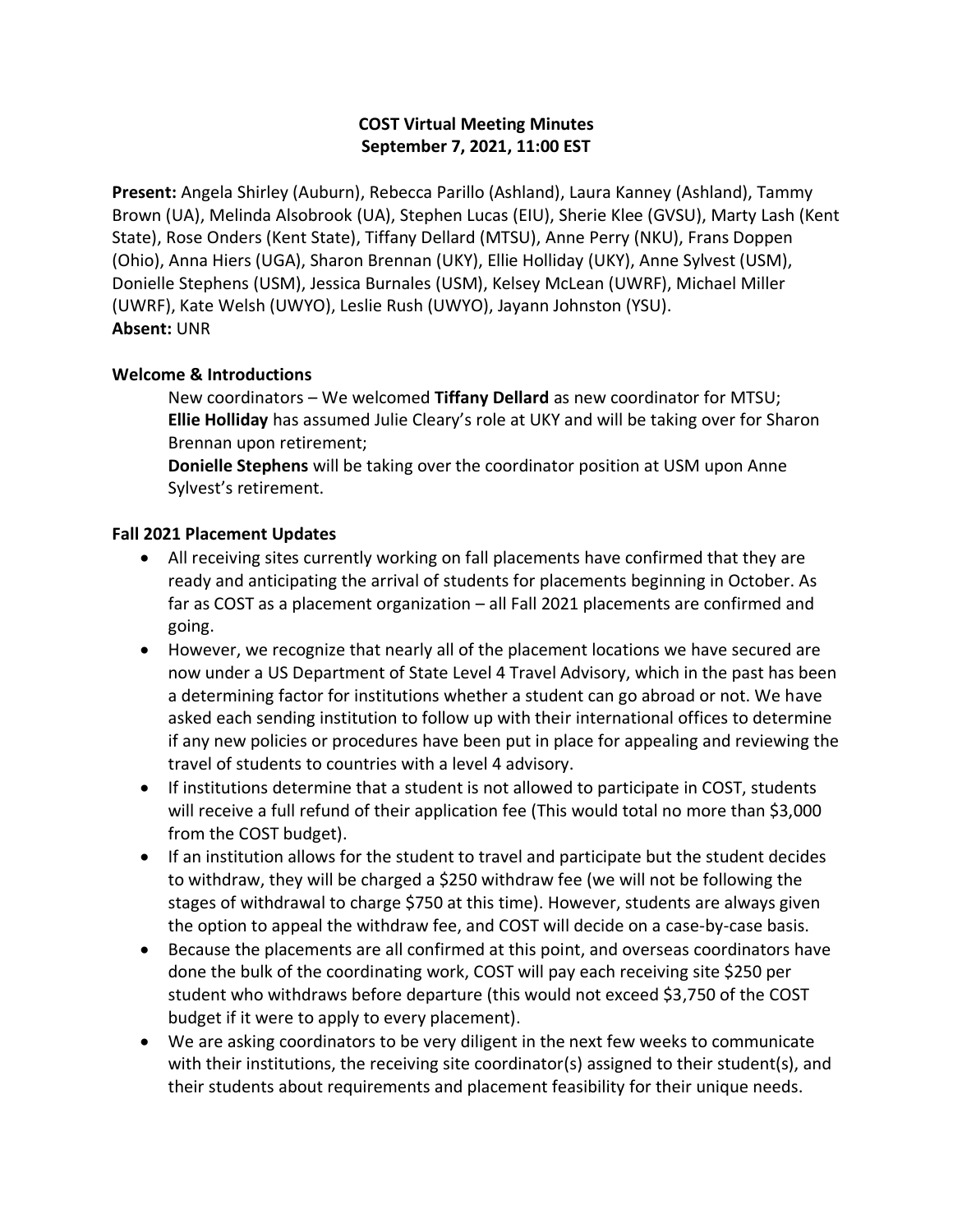Please copy COST on communication and notify us immediately of any reasons for withdrawal or cancellation. Likewise, let us know if things look promising and your students are preparing for departure.

• Anna will send out official confirmation letters that students should carry with them when traveling as evidence of purpose for travel.

## **Spring 2022 Placements**

- We have 40 applicants for spring 2022!
- Unfortunately, we have a reduced pool of receiving sites that can coordinate placements this spring. Australia, New Zealand, and Italy are not able to accept students. At the same time, many students listed both Australia and New Zealand or all three as sites.
- We will be contacting each coordinator with a list of students we will need to revise the list of countries they would be willing to accept placement in. Please send us a quick email with any updates as they come in from students.
- If a student decides to withdraw instead of provide additional sites, we will refund the application fee.
- We are also requesting that all coordinators send a scanned copy of each spring applicant's signed covid addendum just as we requested for fall placements. If a student is not willing to sign the addendum, they must withdraw, and we will refund their application fee.
- The withdrawal policy will remain in place for spring 2022, and it was clarified that the placement confirmation email that students receive for spring 2022 placements will be treated as an official confirmation of placement in that location with the understanding that details of school, housing, etc. could be delayed or change before departure.

# **Addition of Berlin Cosmopolitan School for Spring 2022**

- Sherie asked for consideration that the site development protocol to send a COST member representative to a site before signing them on be waived for the addition of Berlin Cosmopolitan School in Berlin, Germany.
- At our spring 2021 meeting, Justine DeFrancesco provided a detailed video tour and presentation of BCS for our consideration, and it was agreed that Sherie would try to organize a visit in December to bring BCS on as a receiving site. That visit has been cancelled.
- Considering the connection Ms. DeFrancesco has with the COST program, her detailed presentation of the school and community, and our previous experience with placement in Berlin, Sherie proposed we bring BCS on as a receiving site for a spring 2022 pilot.
- Sharon Brennan recommended we pilot with two students if possible.
- An MOA will be sought from BCS and Ms. DeFrancesco for a spring 2022 pilot.
	- $\circ$  All present (14) voted in favor of bringing BCS on without the official site visit.